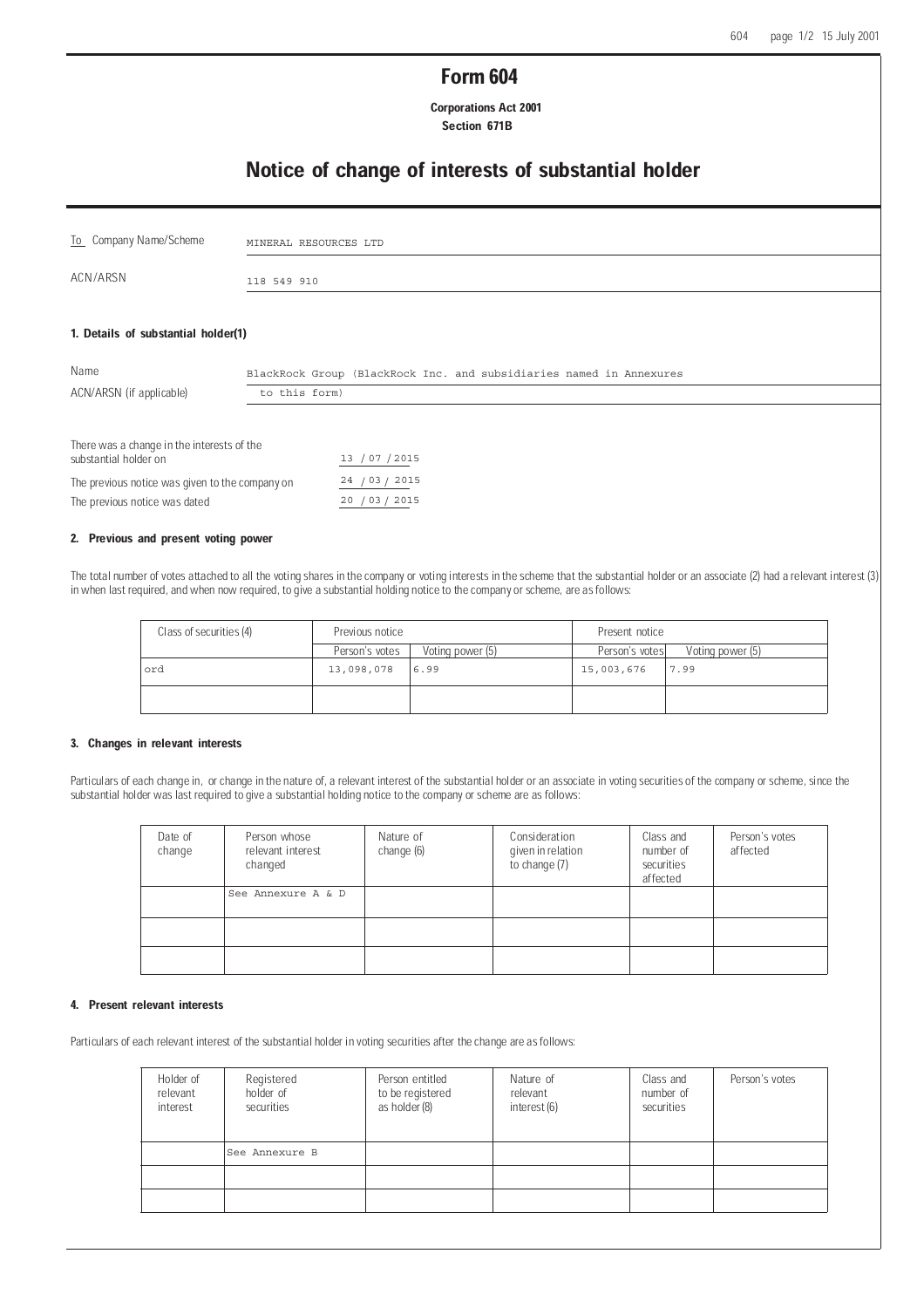#### 5. Changes in association

The persons who have become associates (2) of, ceased to be associates of, or have changed the nature of their association (9) with, the substantial holder in relation to voting interests in the company or scheme are as follows:

| Name and ACN/ARSN (if applicable) | Nature of association |
|-----------------------------------|-----------------------|
|                                   |                       |
|                                   |                       |

#### 6. Addresses

The addresses of persons named in this form are as follows:

| Name       | Address |
|------------|---------|
| Annexure C |         |
|            |         |

## **Signature**

| print name Kayla McGrory | Capacity *Authorised Signatory |
|--------------------------|--------------------------------|
|                          |                                |

**sign here**  $\det A = \det A$  and  $\det B = \det A$  and  $\det B = \det A$  and  $\det B = \det A$  and  $\det B = \det A$  and  $\det B = \det A$  and  $\det B = \det A$  and  $\det B = \det A$  and  $\det B = \det A$  and  $\det B = \det A$  and  $\det B = \det A$  and  $\det B = \det A$  and  $\det B = \det A$  and  $\det B = \det A$  and  $\det B = \det A$  and 15 / 07 / 2015

\* At a meeting of the Board on 22 November 2013, the Directors resolved to approve the delegation of the preparation and lodgement of substantial shareholder notices on behalf of BlackRock Investment Management (Australia) Limited.

#### **DIRECTIONS**

- (1) If there are a number of substantial holders with similar or related relevant interests (eg. a corporation and its related corporations, or the manager and trustee of an equity trust), the names could be included in an annexure to the form. If the relevant interests of a group of persons are essentially similar, they may be referred to throughout the form as a specifically named group if the membership of each group, with the names and addresses of members is clearly set out in paragraph 6 of the form.
- (2) See the definition of "associate" in section 9 of the Corporations Act 2001.
- (3) See the definition of "relevant interest" in sections 608 and 671B(7) of the Corporations Act 2001.
- (4) The voting shares of a company constitute one class unless divided into separate classes.
- (5) The person's votes divided by the total votes in the body corporate or scheme multiplied by 100.
- (6) Include details of:
	- (a) any relevant agreement or other circumstances because of which the change in relevant interest occurred. If subsection 671B(4) applies, a copy of any document setting out the terms of any relevant agreement, and a statement by the person giving full and accurate details of any contract, scheme or arrangement, must accompany this form, together with a written statement certifying this contract, scheme or arrangement; and
	- (b) any qualification of the power of a person to exercise, control the exercise of, or influence the exercise of, the voting powers or disposal of the securities to which the relevant interest relates (indicating clearly the particular securities to which the qualification applies).

See the definition of "relevant agreement" in section 9 of the Corporations Act 2001.

- (7) Details of the consideration must include any and all benefits, money and other, that any person from whom a relevant interest was acquired has, or may, becom'e entitled to receive in relation to that acquisition. Details must be included even if the benefit is conditional on the happening or not of a contingency. Details must be included of any benefit paid on behalf of the substantial holder or its associate in relation to the acquisitions, even if they are not paid directly to the person from whom the relevant interest was acquired.
- (8) If the substantial holder is unable to determine the identity of the person (eg. if the relevant interest arises because of an option) write "unknown".
- (9) Give details, if appropriate, of the present association and any change in that association since the last substantial holding notice.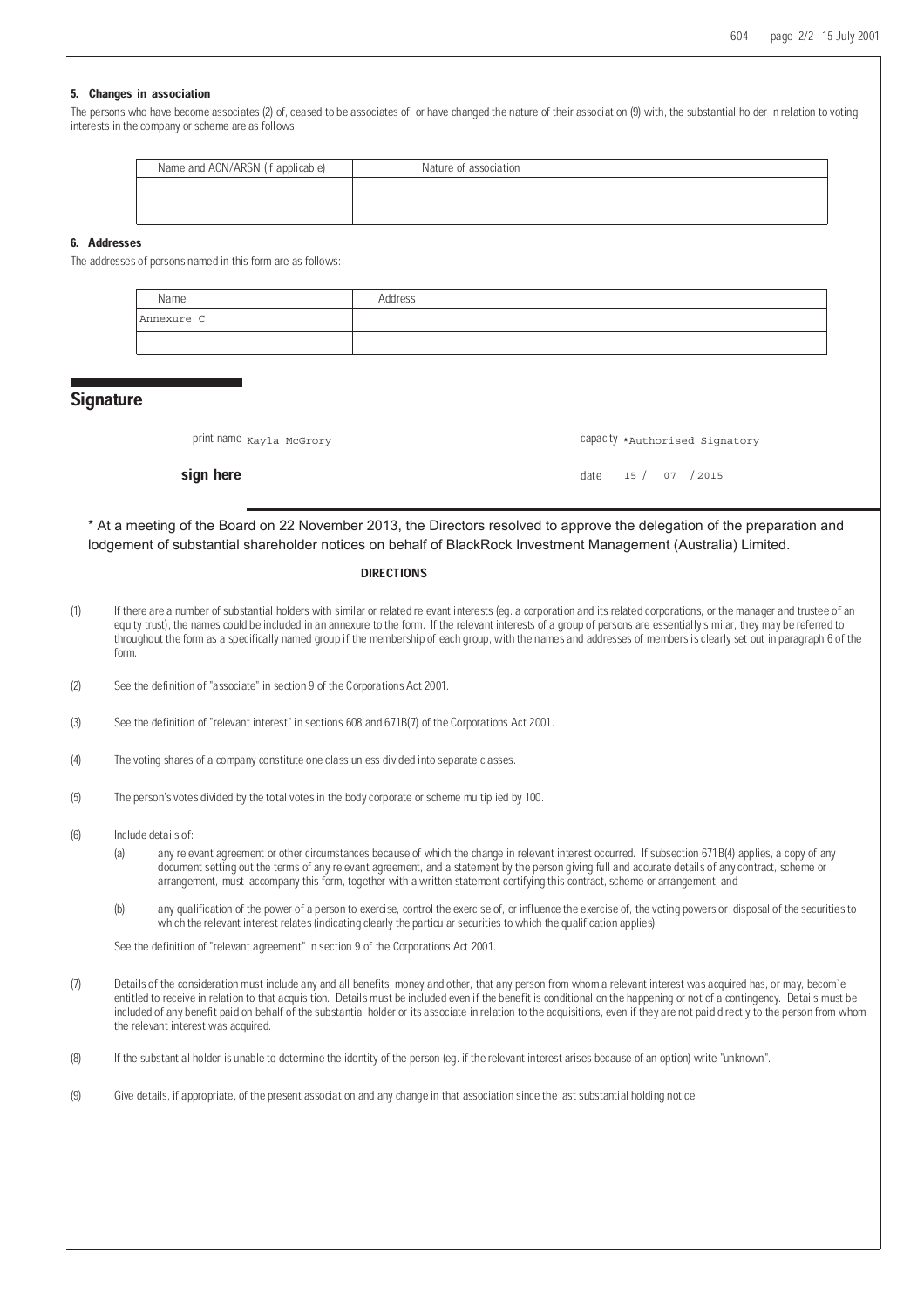This is Annexure A of 4 pages referred to in form 604 Notice of change of interests of substantial shareholder

|                                     | 15-Jul-15   |
|-------------------------------------|-------------|
| Kayla McGrory, Authorised Signatory | <b>Date</b> |

## **3. Changes in relevant interests**

|                   | <b>MINERAL RESOURCES LTD (MIN)</b>                                   |                                                                            |      |     |                                                   |                            |  |  |
|-------------------|----------------------------------------------------------------------|----------------------------------------------------------------------------|------|-----|---------------------------------------------------|----------------------------|--|--|
| Date of<br>Change | Person whose relevant interest<br>changed                            | Nature of change (6) /<br>Consideration given in relation<br>to change (7) |      |     | <b>Class and number of</b><br>securities affected | Person's<br>votes affected |  |  |
| 23-Mar-15         | <b>BlackRock Advisors (UK) Limited</b>                               | on mkt sell                                                                | 7.00 | ord | $-79,417$                                         | $-79,417$                  |  |  |
| 23-Mar-15         | <b>BlackRock Fund Advisors</b>                                       | in specie                                                                  | n/a  | ord | 2,358                                             | 2,358                      |  |  |
| 23-Mar-15         | <b>BlackRock Fund Advisors</b>                                       | in specie                                                                  | n/a  | ord | 24,690                                            | 24,690                     |  |  |
| 23-Mar-15         | <b>BlackRock Fund Advisors</b>                                       | on mkt buy                                                                 | 7.07 | ord | 108,390                                           | 108,390                    |  |  |
| 23-Mar-15         | <b>BlackRock Fund Advisors</b>                                       | on mkt sell                                                                | 6.96 | ord | $-4,077$                                          | $-4,077$                   |  |  |
| 24-Mar-15         | <b>BlackRock Asset Management</b><br>Deutschland AG                  | on mkt sell                                                                | 6.97 | ord | $-17,175$                                         | $-17,175$                  |  |  |
| 24-Mar-15         | <b>BlackRock Advisors (UK) Limited</b>                               | on mkt buy                                                                 | 6.97 | ord | 31,833                                            | 31,833                     |  |  |
| 24-Mar-15         | <b>BlackRock Fund Advisors</b>                                       | in specie                                                                  | n/a  | ord | 3,380                                             | 3,380                      |  |  |
| 24-Mar-15         | <b>BlackRock Fund Advisors</b>                                       | on mkt buy                                                                 | 6.96 | ord | 76,536                                            | 76,536                     |  |  |
| 24-Mar-15         | <b>BlackRock Fund Advisors</b>                                       | in specie                                                                  | n/a  | ord | 1,207                                             | 1,207                      |  |  |
| 25-Mar-15         | <b>BlackRock Asset Management</b><br>Deutschland AG                  | on mkt buy                                                                 | 7.09 | ord | 37,912                                            | 37,912                     |  |  |
| 25-Mar-15         | <b>BlackRock Advisors (UK) Limited</b>                               | on mkt buy                                                                 | 7.00 | ord | 17,828                                            | 17,828                     |  |  |
| 25-Mar-15         | <b>BlackRock Fund Advisors</b>                                       | on mkt sell                                                                | 7.09 | ord | $-3,872$                                          | $-3,872$                   |  |  |
| 26-Mar-15         | <b>BlackRock Fund Advisors</b>                                       | in specie                                                                  | n/a  | ord | 2,358                                             | 2,358                      |  |  |
| 26-Mar-15         | <b>BlackRock Fund Advisors</b>                                       | in specie                                                                  | n/a  | ord | 43,576                                            | 43,576                     |  |  |
| 26-Mar-15         | <b>BlackRock Fund Advisors</b>                                       | on mkt buy                                                                 | 7.13 | ord | 188,297                                           | 188,297                    |  |  |
| 27-Mar-15         | <b>BlackRock Fund Advisors</b>                                       | in specie                                                                  | n/a  | ord | 6,728                                             | 6,728                      |  |  |
| 27-Mar-15         | <b>BlackRock Fund Advisors</b>                                       | on mkt buy                                                                 | 7.00 | ord | 37,888                                            | 37,888                     |  |  |
| 27-Mar-15         | <b>BlackRock Fund Advisors</b>                                       | in specie                                                                  | n/a  | ord | 628                                               | 628                        |  |  |
| 30-Mar-15         | <b>BlackRock Asset Management</b><br>Deutschland AG                  | on mkt buy                                                                 | 6.89 | ord | 5,820                                             | 5,820                      |  |  |
| 30-Mar-15         | <b>BlackRock Asset Management</b><br>Deutschland AG                  | on mkt buy                                                                 | 6.89 | ord | 38,308                                            | 38,308                     |  |  |
| 30-Mar-15         | <b>BlackRock Fund Advisors</b>                                       | on mkt buy                                                                 | 6.96 | ord | 47,803                                            | 47,803                     |  |  |
| 30-Mar-15         | <b>BlackRock Fund Advisors</b>                                       | on mkt buy                                                                 | 6.76 | ord | 1,012                                             | 1,012                      |  |  |
| 31-Mar-15         | <b>BlackRock Fund Advisors</b>                                       | on mkt buy                                                                 | 6.80 | ord | 78,044                                            | 78,044                     |  |  |
| 31-Mar-15         | <b>BlackRock Investment Management</b><br>(Australia) Limited        | on mkt buy                                                                 | 6.75 | ord | 396                                               | 396                        |  |  |
| $31$ -Mar-15      | <b>BlackRock Fund Advisors</b>                                       | on mkt buy                                                                 | 6.94 | ord | 4,972                                             | 4,972                      |  |  |
| 01-Apr-15         | <b>BlackRock Fund Advisors</b>                                       | on mkt buy                                                                 | 6.64 | ord | 102,782                                           | 102,782                    |  |  |
| $01-Apr-15$       | <b>BlackRock Fund Advisors</b>                                       | in specie                                                                  | n/a  | ord | 497                                               | 497                        |  |  |
| 01-Apr-15         | <b>BlackRock Fund Advisors</b>                                       | in specie                                                                  | n/a  | ord | 1,278                                             | 1,278                      |  |  |
| 01-Apr-15         | BlackRock Asset Management North collateral transfer<br>Asia Limited |                                                                            | n/a  | ord | 27,971                                            | 27,971                     |  |  |
| $02-Apr-15$       | <b>BlackRock Fund Advisors</b>                                       | on mkt buy                                                                 | 6.41 | ord | 17,188                                            | 17,188                     |  |  |
| 06-Apr-15         | <b>BlackRock Fund Advisors</b>                                       | in specie                                                                  | n/a  | ord | 13,456                                            | 13,456                     |  |  |
| 07-Apr-15         | <b>BlackRock Fund Advisors</b>                                       | on mkt buy                                                                 | 6.72 | ord | 28,983                                            | 28,983                     |  |  |
| 07-Apr-15         | <b>BlackRock Fund Advisors</b>                                       | on mkt buy                                                                 | 6.63 | ord | 5,500                                             | 5,500                      |  |  |
| 07-Apr-15         | <b>BlackRock Fund Advisors</b>                                       | in specie                                                                  | n/a  | ord | 1,207                                             | 1,207                      |  |  |
| 07-Apr-15         | <b>BlackRock Investment Management</b><br>(Australia) Limited        | on mkt buy                                                                 | 6.58 | ord | 594                                               | 594                        |  |  |
| 08-Apr-15         | <b>BlackRock Fund Advisors</b>                                       | in specie                                                                  | n/a  | ord | 786                                               | 786                        |  |  |
| 08-Apr-15         | <b>BlackRock Fund Advisors</b>                                       | in specie                                                                  | n/a  | ord | 4,716                                             | 4,716                      |  |  |
| 08-Apr-15         | <b>BlackRock Fund Advisors</b>                                       | on mkt buy                                                                 | 6.85 | ord | 68,421                                            | 68,421                     |  |  |
| 09-Apr-15         | <b>BlackRock Fund Advisors</b>                                       |                                                                            |      |     | 628                                               | 628                        |  |  |
|                   |                                                                      | in specie                                                                  | n/a  | ord |                                                   |                            |  |  |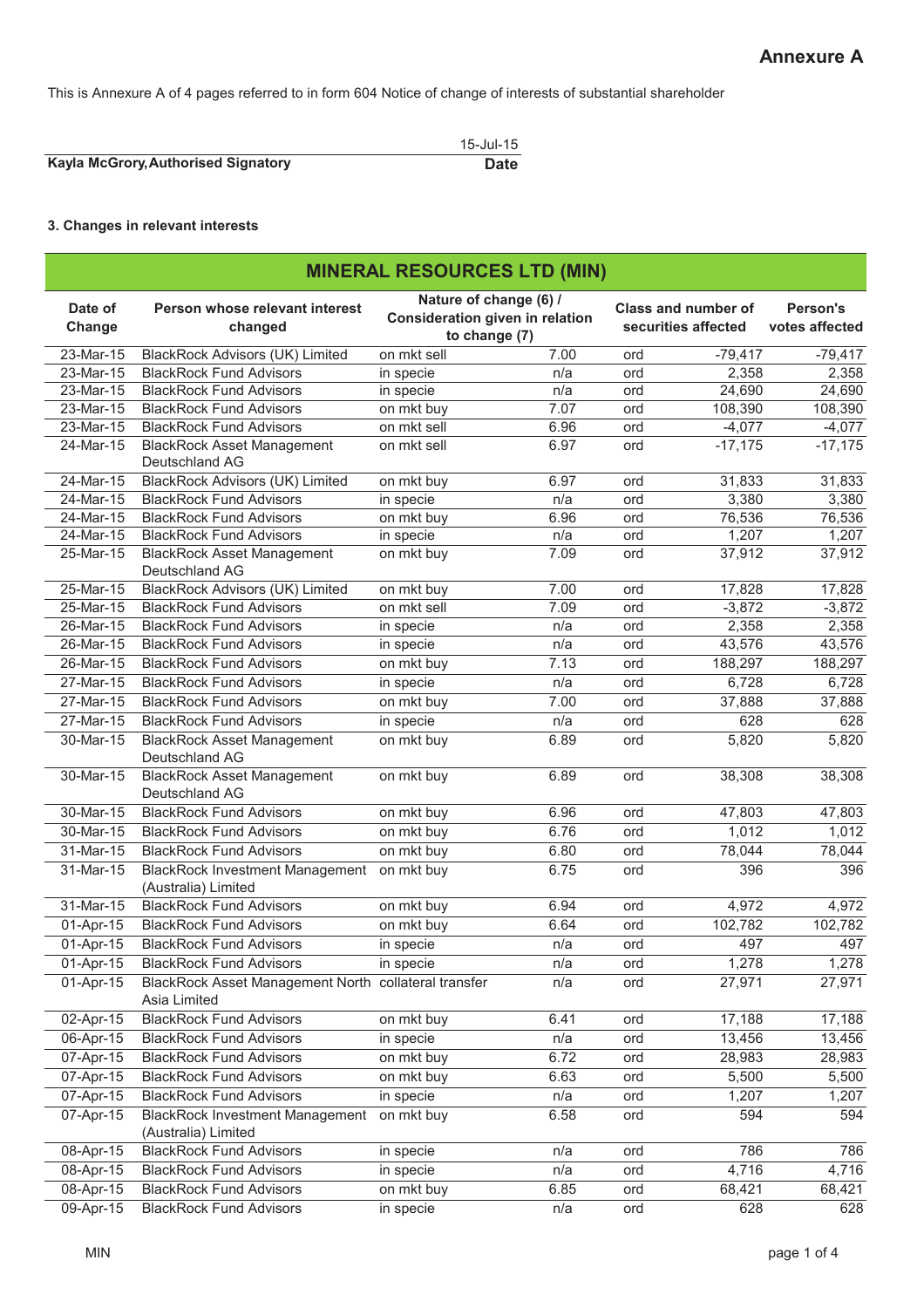| Date of                  | Person whose relevant interest                                        | Nature of change (6) /          |              | <b>Class and number of</b> |                     | Person's        |  |
|--------------------------|-----------------------------------------------------------------------|---------------------------------|--------------|----------------------------|---------------------|-----------------|--|
| Change                   | changed                                                               | Consideration given in relation |              |                            | securities affected | votes affected  |  |
| 10-Apr-15                | <b>BlackRock Asset Management</b>                                     | to change (7)<br>on mkt buy     | 6.96         | ord                        | 21,596              | 21,596          |  |
|                          | Deutschland AG                                                        |                                 |              |                            |                     |                 |  |
| 10-Apr-15                | BlackRock Advisors (UK) Limited<br><b>BlackRock Fund Advisors</b>     | on mkt buy                      | 6.96<br>6.82 | ord                        | 28,528              | 28,528          |  |
| 13-Apr-15<br>$14-Apr-15$ | <b>BlackRock Fund Advisors</b>                                        | on mkt buy<br>on mkt buy        | 6.11         | ord<br>ord                 | 28,996<br>2,376     | 28,996<br>2,376 |  |
| 14-Apr-15                | <b>BlackRock Asset Management</b><br>Canada Limited                   | on mkt buy                      | 6.12         | ord                        | 2,242               | 2,242           |  |
| 15-Apr-15                | <b>BlackRock Asset Management</b><br>Deutschland AG                   | on mkt sell                     | 6.03         | ord                        | $-38,408$           | $-38,408$       |  |
| 15-Apr-15                | <b>BlackRock Fund Advisors</b>                                        | on mkt buy                      | 6.11         | ord                        | 1,452               | 1,452           |  |
| $16$ -Apr- $15$          | <b>BlackRock Asset Management</b><br>Deutschland AG                   | on mkt sell                     | 6.16         | ord                        | $-38,350$           | $-38,350$       |  |
| 16-Apr-15                | <b>BlackRock Fund Advisors</b>                                        | on mkt buy                      | 6.17         | ord                        | 10,544              | 10,544          |  |
| 17-Apr-15                | <b>BlackRock Fund Advisors</b>                                        | in specie                       | n/a          | ord                        | $-11,900$           | $-11,900$       |  |
| 17-Apr-15                | <b>BlackRock Fund Advisors</b>                                        | on mkt buy                      | 6.21         | ord                        | 7,908               | 7,908           |  |
| 17-Apr-15                | BlackRock Investment Management on mkt sell<br>(Australia) Limited    |                                 | 5.98         | ord                        | $-1,529$            | $-1,529$        |  |
| 17-Apr-15                | <b>BlackRock Fund Advisors</b>                                        | in specie                       | n/a          | ord                        | $-8,591$            | $-8,591$        |  |
| 20-Apr-15                | <b>BlackRock Fund Advisors</b>                                        | on mkt buy                      | 5.97         | ord                        | 2,153               | 2,153           |  |
| 21-Apr-15                | <b>BlackRock Asset Management</b><br>Deutschland AG                   | on mkt sell                     | 5.78         | ord                        | $-2,643$            | $-2,643$        |  |
| 21-Apr-15                | <b>BlackRock Fund Advisors</b>                                        | in specie                       | n/a          | ord                        | 3,930               | 3,930           |  |
| 22-Apr-15                | <b>BlackRock Fund Advisors</b>                                        | in specie                       | n/a          | ord                        | 1,775               | 1,775           |  |
| 22-Apr-15                | <b>BlackRock Institutional Trust</b><br>Company, National Association | in specie                       | n/a          | ord                        | 4,570               | 4,570           |  |
| 23-Apr-15                | <b>BlackRock Fund Advisors</b>                                        | in specie                       | n/a          | ord                        | 3,930               | 3,930           |  |
| $24-Apr-15$              | <b>BlackRock Fund Advisors</b>                                        | on mkt buy                      | 6.46         | ord                        | 51,266              | 51,266          |  |
| $27-Apr-15$              | <b>BlackRock Fund Advisors</b>                                        | on mkt buy                      | 6.82         | ord                        | 51,265              | 51,265          |  |
| 27-Apr-15                | BlackRock Investment Management on mkt sell<br>(Australia) Limited    |                                 | 6.92         | ord                        | $-1,529$            | $-1,529$        |  |
| 27-Apr-15                | BlackRock Asset Management North collateral transfer<br>Asia Limited  |                                 | n/a          | ord                        | $-27,970$           | $-27,970$       |  |
| 30-Apr-15                | <b>BlackRock Fund Advisors</b>                                        | in specie                       | n/a          | ord                        | $-2,358$            | $-2,358$        |  |
| 30-Apr-15                | <b>BlackRock Fund Advisors</b>                                        | in specie                       | n/a          | ord                        | 2,272               | 2,272           |  |
| 30-Apr-15                | <b>BlackRock Institutional Trust</b><br>Company, National Association | on mkt buy                      | 6.50         | ord                        | 3,614               | 3,614           |  |
| 04-May-15                | <b>BlackRock Fund Advisors</b>                                        | in specie                       | n/a          | ord                        | 7,074               | 7,074           |  |
| 05-May-15                | <b>BlackRock Asset Management</b><br>Deutschland AG                   | on mkt buy                      | 6.84         | ord                        | 76,580              | 76,580          |  |
| 06-May-15                | <b>BlackRock Asset Management</b><br>Deutschland AG                   | on mkt buy                      | 6.93         | ord                        | 76,832              | 76,832          |  |
| 07-May-15                | <b>BlackRock Asset Management</b><br>Deutschland AG                   | on mkt buy                      | 6.82         | ord                        | 15,316              | 15,316          |  |
| 11-May-15                | <b>BlackRock Fund Advisors</b>                                        | in specie                       | n/a          | ord                        | 142                 | 142             |  |
| 11-May-15                | <b>BlackRock Fund Advisors</b>                                        | in specie                       | n/a          | ord                        | 1,420               | 1,420           |  |
| 14-May-15                | <b>BlackRock Fund Advisors</b>                                        | in specie                       | n/a          | ord                        | 10,434              | 10,434          |  |
| 14-May-15                | <b>BlackRock Investment Management</b><br>(Australia) Limited         | on mkt buy                      | 6.69         | ord                        | 1,649               | 1,649           |  |
| 15-May-15                | <b>BlackRock Asset Management</b><br>Deutschland AG                   | on mkt buy                      | 6.87         | ord                        | 19,426              | 19,426          |  |
| 15-May-15                | <b>BlackRock Fund Advisors</b>                                        | in specie                       | n/a          | ord                        | 17,390              | 17,390          |  |
| 18-May-15                | <b>BlackRock Asset Management</b><br>Deutschland AG                   | on mkt buy                      | 6.91         | ord                        | 4,869               | 4,869           |  |
| 18-May-15                | <b>BlackRock Fund Advisors</b>                                        | in specie                       | n/a          | ord                        | 6,968               | 6,968           |  |
| 18-May-15                | <b>BlackRock Fund Advisors</b>                                        | on mkt buy                      | 6.98         | ord                        | 7,935               | 7,935           |  |
| 19-May-15                | <b>BlackRock Fund Advisors</b>                                        | in specie                       | n/a          | ord                        | $-52,260$           | $-52,260$       |  |
| 20-May-15                | <b>BlackRock Investment Management</b><br>(Australia) Limited         | in specie                       | n/a          | ord                        | $-61,563$           | $-61,563$       |  |
| 21-May-15                | <b>BlackRock Fund Advisors</b>                                        | in specie                       | n/a          | ord                        | 2,358               | 2,358           |  |
| 22-May-15                | <b>BlackRock Fund Advisors</b>                                        | in specie                       | n/a          | ord                        | 1,572               | 1,572           |  |
| 22-May-15                | <b>BlackRock Fund Advisors</b>                                        | in specie                       | n/a          | ord                        | 1,420               | 1,420           |  |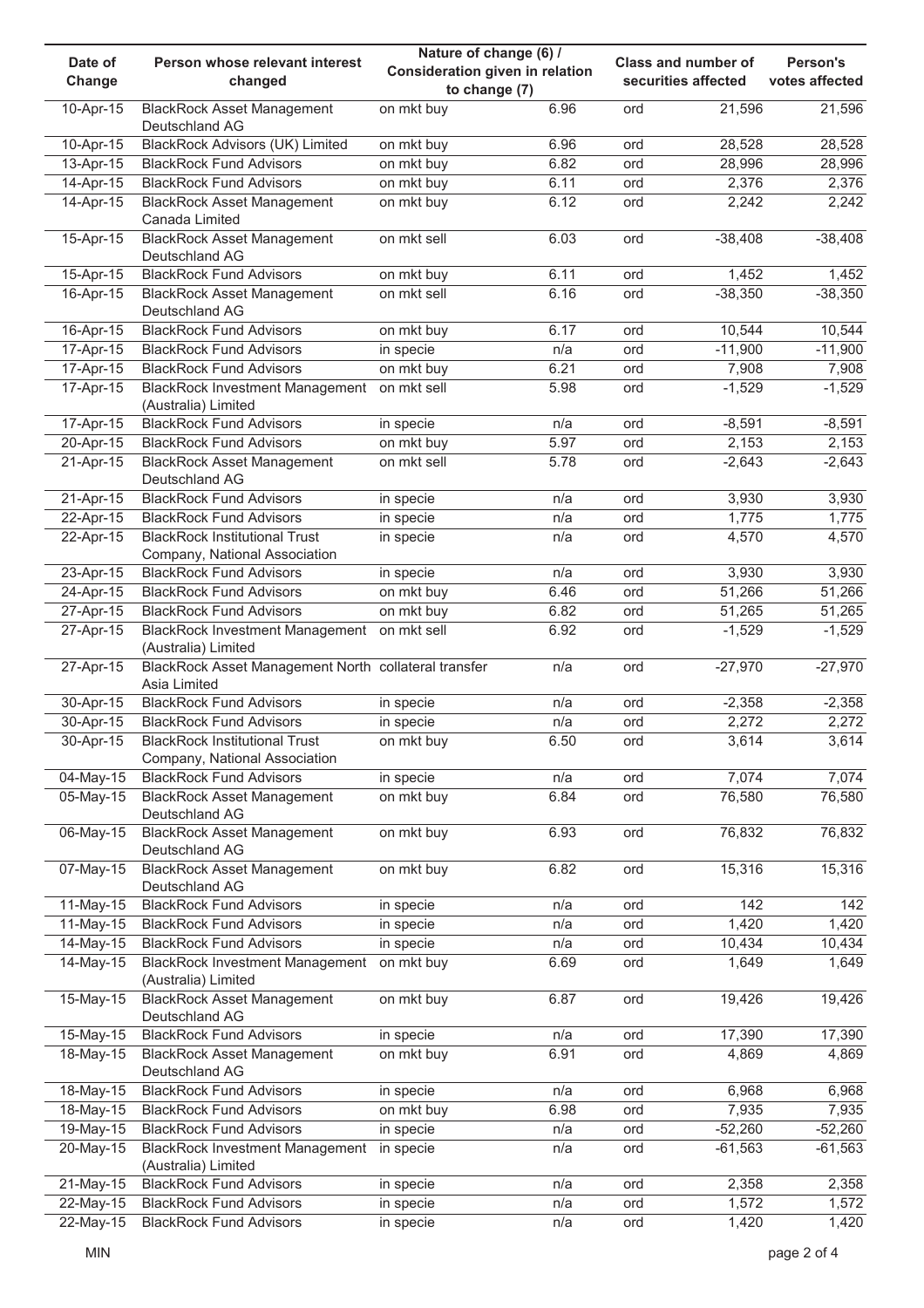|              |                                                      | Nature of change (6) /                 |      | Class and number of |                     | Person's       |  |
|--------------|------------------------------------------------------|----------------------------------------|------|---------------------|---------------------|----------------|--|
| Date of      | Person whose relevant interest                       | <b>Consideration given in relation</b> |      |                     |                     |                |  |
| Change       | changed                                              | to change (7)                          |      |                     | securities affected | votes affected |  |
| 22-May-15    | <b>BlackRock Fund Advisors</b>                       | in specie                              | n/a  | ord                 | 1,572               | 1,572          |  |
| 26-May-15    | BlackRock Asset Management North collateral transfer |                                        | n/a  | ord                 | 17,619              | 17,619         |  |
|              | Asia Limited                                         |                                        |      |                     |                     |                |  |
| 27-May-15    | <b>BlackRock Advisors (UK) Limited</b>               | on mkt sell                            | 7.38 | ord                 | $-21,573$           | $-21,573$      |  |
|              | <b>BlackRock Fund Advisors</b>                       |                                        | n/a  | ord                 | $-20,904$           | $-20,904$      |  |
| 27-May-15    |                                                      | in specie                              |      |                     |                     |                |  |
| 27-May-15    | <b>BlackRock Fund Advisors</b>                       | in specie                              | n/a  | ord                 | $-8,710$            | $-8,710$       |  |
| 28-May-15    | <b>BlackRock Fund Advisors</b>                       | in specie                              | n/a  | ord                 | $-6,968$            | $-6,968$       |  |
| 28-May-15    | <b>BlackRock Fund Advisors</b>                       | on mkt buy                             | 7.43 | ord                 | 62                  | 62             |  |
| 29-May-15    | <b>BlackRock Fund Advisors</b>                       | in specie                              | n/a  | ord                 | $-6,968$            | $-6,968$       |  |
| 29-May-15    | <b>BlackRock Fund Advisors</b>                       | on mkt sell                            | 7.63 | ord                 | $-71$               | $-71$          |  |
| 29-May-15    | <b>BlackRock Asset Management</b>                    | on mkt sell                            | 7.63 | ord                 | $-1,267$            | $-1,267$       |  |
|              | Canada Limited                                       |                                        |      |                     |                     |                |  |
| 29-May-15    | <b>BlackRock Fund Advisors</b>                       | on mkt buy                             | 7.63 | ord                 | 2,528               | 2,528          |  |
| 29-May-15    | BlackRock Asset Management North collateral transfer |                                        | n/a  | ord                 | $-17,619$           | $-17,619$      |  |
|              | Asia Limited                                         |                                        |      |                     |                     |                |  |
| 01-Jun-15    | <b>BlackRock Fund Advisors</b>                       |                                        | n/a  | ord                 | 786                 | 786            |  |
|              |                                                      | in specie                              |      |                     |                     |                |  |
| 01-Jun-15    | BlackRock Investment Management on mkt sell          |                                        | 7.38 | ord                 | $-29,678$           | $-29,678$      |  |
|              | (Australia) Limited                                  |                                        |      |                     |                     |                |  |
| 02-Jun-15    | BlackRock Advisors (UK) Limited                      | on mkt buy                             | 7.23 | ord                 | 32,104              | 32,104         |  |
| 02-Jun-15    | <b>BlackRock Fund Advisors</b>                       | in specie                              | n/a  | ord                 | 786                 | 786            |  |
| 02-Jun-15    | <b>BlackRock Fund Advisors</b>                       | in specie                              | n/a  | ord                 | 5,502               | 5,502          |  |
| 02-Jun-15    | <b>BlackRock Fund Advisors</b>                       | in specie                              | n/a  | ord                 | 6,288               | 6,288          |  |
| 02-Jun-15    | BlackRock Asset Management North collateral transfer |                                        | n/a  | ord                 | 3,183               | 3,183          |  |
|              | Asia Limited                                         |                                        |      |                     |                     |                |  |
| 03-Jun-15    | <b>BlackRock Fund Advisors</b>                       | in specie                              | n/a  | ord                 | 1,572               | 1,572          |  |
| 03-Jun-15    | <b>BlackRock Fund Advisors</b>                       | in specie                              | n/a  | ord                 | 2,358               | 2,358          |  |
| 04-Jun-15    | <b>BlackRock Institutional Trust</b>                 | in specie                              | n/a  | ord                 | $-17,117$           | $-17,117$      |  |
|              |                                                      |                                        |      |                     |                     |                |  |
|              | Company, National Association                        |                                        |      |                     |                     |                |  |
| 04-Jun-15    | <b>BlackRock Fund Advisors</b>                       | in specie                              | n/a  | ord                 | 1,280               | 1,280          |  |
| 09-Jun-15    | <b>BlackRock Fund Advisors</b>                       | in specie                              | n/a  | ord                 | 142                 | 142            |  |
| 09-Jun-15    | <b>BlackRock Fund Advisors</b>                       | in specie                              | n/a  | ord                 | 2,272               | 2,272          |  |
| 10-Jun-15    | <b>BlackRock Asset Management</b>                    | on mkt sell                            | 7.30 | ord                 | $-29,657$           | $-29,657$      |  |
|              | Deutschland AG                                       |                                        |      |                     |                     |                |  |
| $11$ -Jun-15 | BlackRock Investment Management on mkt buy           |                                        | 7.36 | ord                 | 594                 | 594            |  |
|              | (Australia) Limited                                  |                                        |      |                     |                     |                |  |
| 12-Jun-15    | BlackRock Asset Management North collateral transfer |                                        | n/a  | ord                 | $\overline{2}$      | $\overline{2}$ |  |
|              | Asia Limited                                         |                                        |      |                     |                     |                |  |
| 15-Jun-15    | <b>BlackRock Fund Advisors</b>                       | in specie                              | n/a  | ord                 | 6,288               | 6,288          |  |
| 15-Jun-15    | BlackRock Asset Management North collateral transfer |                                        | n/a  | ord                 | $-2$                | $-2$           |  |
|              | Asia Limited                                         |                                        |      |                     |                     |                |  |
| $16$ -Jun-15 | <b>BlackRock Fund Advisors</b>                       | in specie                              | n/a  | ord                 | $-3,484$            | $-3,484$       |  |
| 16-Jun-15    | <b>BlackRock Investment Management</b>               | on mkt sell                            | 7.00 | ord                 | $-13,138$           | $-13,138$      |  |
|              |                                                      |                                        |      |                     |                     |                |  |
|              | (Australia) Limited                                  |                                        |      |                     |                     |                |  |
| 17-Jun-15    | <b>BlackRock Fund Advisors</b>                       | in specie                              | n/a  | ord                 | $-8,710$            | $-8,710$       |  |
| 17-Jun-15    | <b>BlackRock Fund Advisors</b>                       | on mkt buy                             | 7.03 | ord                 | 785                 | 785            |  |
| 18-Jun-15    | <b>BlackRock Investment Management</b>               | on mkt sell                            | 7.20 | ord                 | $-3,124$            | $-3,124$       |  |
|              | (Australia) Limited                                  |                                        |      |                     |                     |                |  |
| 19-Jun-15    | <b>BlackRock Asset Management</b>                    | on mkt buy                             | 7.29 | ord                 | 152,106             | 152,106        |  |
|              | Deutschland AG                                       |                                        |      |                     |                     |                |  |
| 19-Jun-15    | BlackRock Advisors (UK) Limited                      | on mkt buy                             | 7.29 | ord                 | 330,181             | 330,181        |  |
| 19-Jun-15    | <b>BlackRock Fund Advisors</b>                       | in specie                              | n/a  | ord                 | $-24,388$           | $-24,388$      |  |
| 19-Jun-15    | <b>BlackRock Fund Advisors</b>                       | on mkt buy                             | 7.29 | ord                 | 33,726              | 33,726         |  |
| 19-Jun-15    | <b>BLACKROCK INVESTMENT</b>                          | on mkt buy                             | 7.29 | ord                 | 10,208              | 10,208         |  |
|              | MANAGEMENT (UK) LIMITED                              |                                        |      |                     |                     |                |  |
| 19-Jun-15    | <b>BLACKROCK INVESTMENT</b>                          |                                        | 7.29 |                     |                     |                |  |
|              |                                                      | on mkt buy                             |      | ord                 | 91,872              | 91,872         |  |
|              | MANAGEMENT (UK) LIMITED                              |                                        |      |                     |                     |                |  |
| 22-Jun-15    | BlackRock Asset Management North collateral transfer |                                        | n/a  | ord                 | $-3,184$            | $-3,184$       |  |
|              | Asia Limited                                         |                                        |      |                     |                     |                |  |
| 23-Jun-15    | <b>BlackRock Fund Advisors</b>                       | in specie                              | n/a  | ord                 | $-6,968$            | $-6,968$       |  |
| 23-Jun-15    | <b>BlackRock Advisors (UK) Limited</b>               | in specie                              | n/a  | ord                 | $-3,294$            | $-3,294$       |  |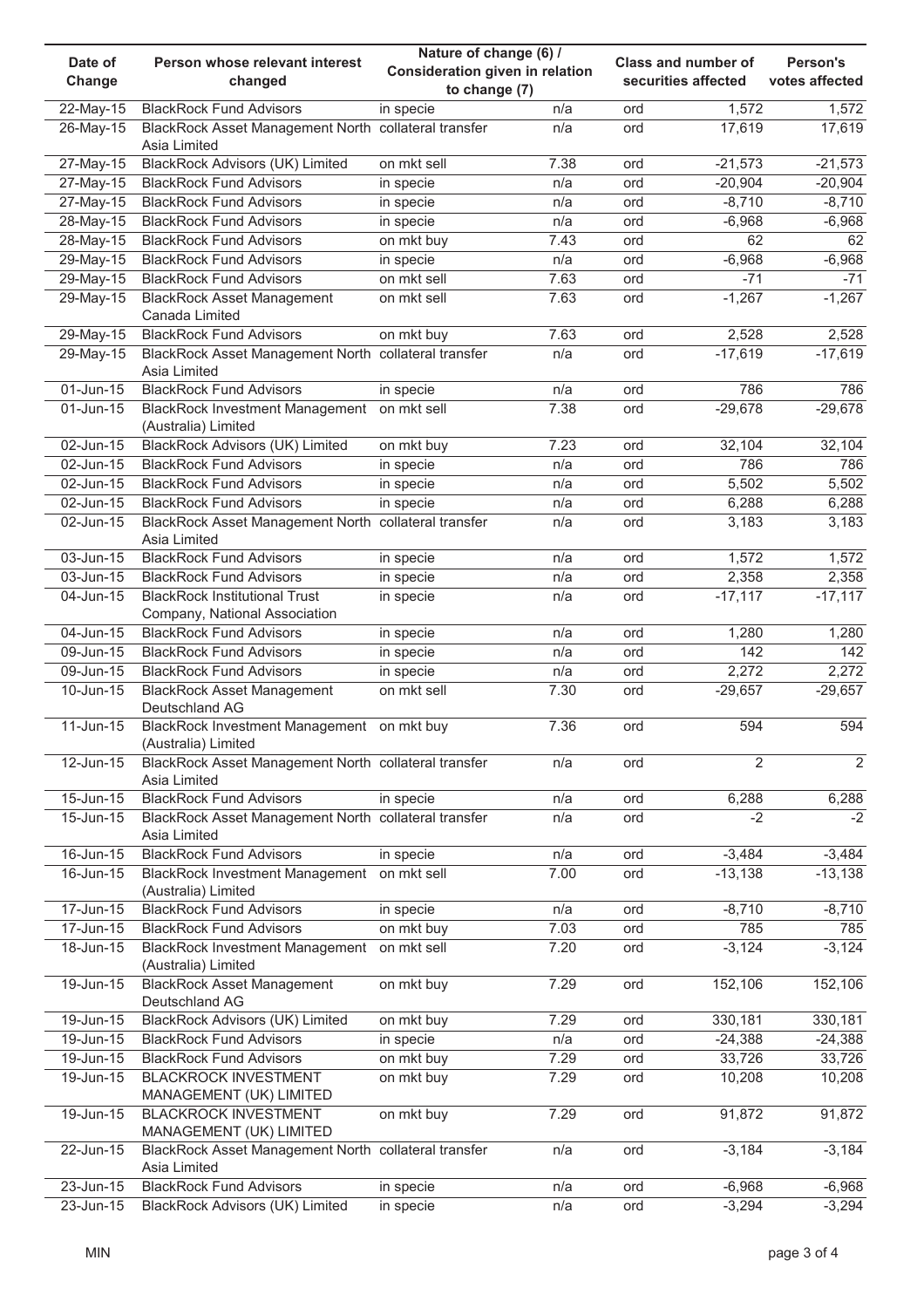|               |                                            | Nature of change (6) /          |      | Class and number of |                     |                |  |
|---------------|--------------------------------------------|---------------------------------|------|---------------------|---------------------|----------------|--|
| Date of       | Person whose relevant interest             | Consideration given in relation |      |                     |                     | Person's       |  |
| Change        | changed                                    | to change (7)                   |      |                     | securities affected | votes affected |  |
| 23-Jun-15     | <b>BLACKROCK INVESTMENT</b>                | on mkt buy                      | 7.36 | ord                 | 33,714              | 33,714         |  |
|               | MANAGEMENT (UK) LIMITED                    |                                 |      |                     |                     |                |  |
| $24$ -Jun-15  | <b>BlackRock Asset Management</b>          | on mkt buy                      | 7.13 | ord                 | 20,666              | 20,666         |  |
|               | Deutschland AG                             |                                 |      |                     |                     |                |  |
| $24$ -Jun-15  | <b>BlackRock Asset Management</b>          | on mkt buy                      | 7.13 | ord                 | 27,098              | 27,098         |  |
|               | Deutschland AG                             |                                 |      |                     |                     |                |  |
| $24$ -Jun-15  | <b>BlackRock Fund Advisors</b>             | on mkt sell                     | 7.13 | ord                 | $-156,709$          | $-156,709$     |  |
| 24-Jun-15     | <b>BlackRock Fund Advisors</b>             | in specie                       | n/a  | ord                 | $-6,724$            | $-6,724$       |  |
| $24$ -Jun-15  | <b>BlackRock Institutional Trust</b>       | in specie                       | n/a  | ord                 | $-19,800$           | $-19,800$      |  |
|               | Company, National Association              |                                 |      |                     |                     |                |  |
| $24$ -Jun-15  | <b>BlackRock Institutional Trust</b>       | in specie                       | n/a  | ord                 | 19,800              | 19,800         |  |
|               | Company, National Association              |                                 |      |                     |                     |                |  |
| $24$ -Jun-15  | <b>BlackRock Fund Advisors</b>             | on mkt sell                     | 7.13 | ord                 | $-3,806$            | $-3,806$       |  |
| $25 - Jun-15$ | <b>BlackRock Fund Advisors</b>             | on mkt sell                     | 6.61 | ord                 | $-62$               | $-62$          |  |
| $26$ -Jun-15  | <b>BlackRock Fund Advisors</b>             | in specie                       | n/a  | ord                 | $-8,405$            | $-8,405$       |  |
| 29-Jun-15     | <b>BlackRock Fund Advisors</b>             | in specie                       | n/a  | ord                 | $-15,129$           | $-15,129$      |  |
| $29$ -Jun-15  | BlackRock Investment Management on mkt buy |                                 | 6.40 | ord                 | 594                 | 594            |  |
|               | (Australia) Limited                        |                                 |      |                     |                     |                |  |
| 30-Jun-15     | <b>BlackRock Institutional Trust</b>       | in specie                       | n/a  | ord                 | $-3,434$            | $-3,434$       |  |
|               | Company, National Association              |                                 |      |                     |                     |                |  |
| $30 - Jun-15$ | <b>BlackRock Investment Management</b>     | on mkt sell                     | 6.60 | ord                 | $-1,975$            | $-1,975$       |  |
|               | (Australia) Limited                        |                                 |      |                     |                     |                |  |
| 02-Jul-15     | <b>BlackRock Advisors (UK) Limited</b>     | on mkt buy                      | 6.88 | ord                 | 275,656             | 275,656        |  |
| 02-Jul-15     | <b>BlackRock Fund Advisors</b>             | in specie                       | n/a  | ord                 | $-3,362$            | $-3,362$       |  |
| 02-Jul-15     | <b>BlackRock Fund Advisors</b>             | in specie                       | n/a  | ord                 | 490                 | 490            |  |
| 02-Jul-15     | <b>BlackRock Fund Advisors</b>             | in specie                       | n/a  | ord                 | 1,400               | 1,400          |  |
| 03-Jul-15     | <b>BlackRock Asset Management</b>          | on mkt buy                      | 6.34 | ord                 | 41,446              | 41,446         |  |
|               | Deutschland AG                             |                                 |      |                     |                     |                |  |
| 06-Jul-15     | <b>BlackRock Asset Management</b>          | on mkt buy                      | 6.16 | ord                 | 14,064              | 14,064         |  |
|               | Deutschland AG                             |                                 |      |                     |                     |                |  |
| 07-Jul-15     | <b>BlackRock Fund Advisors</b>             | in specie                       | n/a  | ord                 | $-8,410$            | $-8,410$       |  |
| 07-Jul-15     | <b>BlackRock Fund Advisors</b>             | on mkt buy                      | 6.11 | ord                 | 2,549               | 2,549          |  |
| 07-Jul-15     | <b>BlackRock Fund Advisors</b>             | on mkt buy                      | 6.11 | ord                 | 4,378               | 4,378          |  |
| 08-Jul-15     | <b>BlackRock Fund Advisors</b>             | in specie                       | n/a  | ord                 | 6,288               | 6,288          |  |
| 08-Jul-15     | <b>BlackRock Fund Advisors</b>             | in specie                       | n/a  | ord                 | $-16,820$           | $-16,820$      |  |
| 08-Jul-15     | <b>BlackRock Fund Advisors</b>             | in specie                       | n/a  | ord                 | $-10,092$           | $-10,092$      |  |
| 08-Jul-15     | <b>BlackRock Fund Advisors</b>             | in specie                       | n/a  | ord                 | 350                 | 350            |  |
| $13$ -Jul-15  | <b>BlackRock Advisors (UK) Limited</b>     | on mkt buy                      | 5.95 | ord                 | 73,150              | 73,150         |  |
| $13$ -Jul-15  | <b>BlackRock Fund Advisors</b>             | in specie                       | n/a  | ord                 | $-6,728$            | $-6,728$       |  |
| $13$ -Jul-15  | <b>BlackRock Fund Advisors</b>             | in specie                       | n/a  | ord                 | 6,288               | 6,288          |  |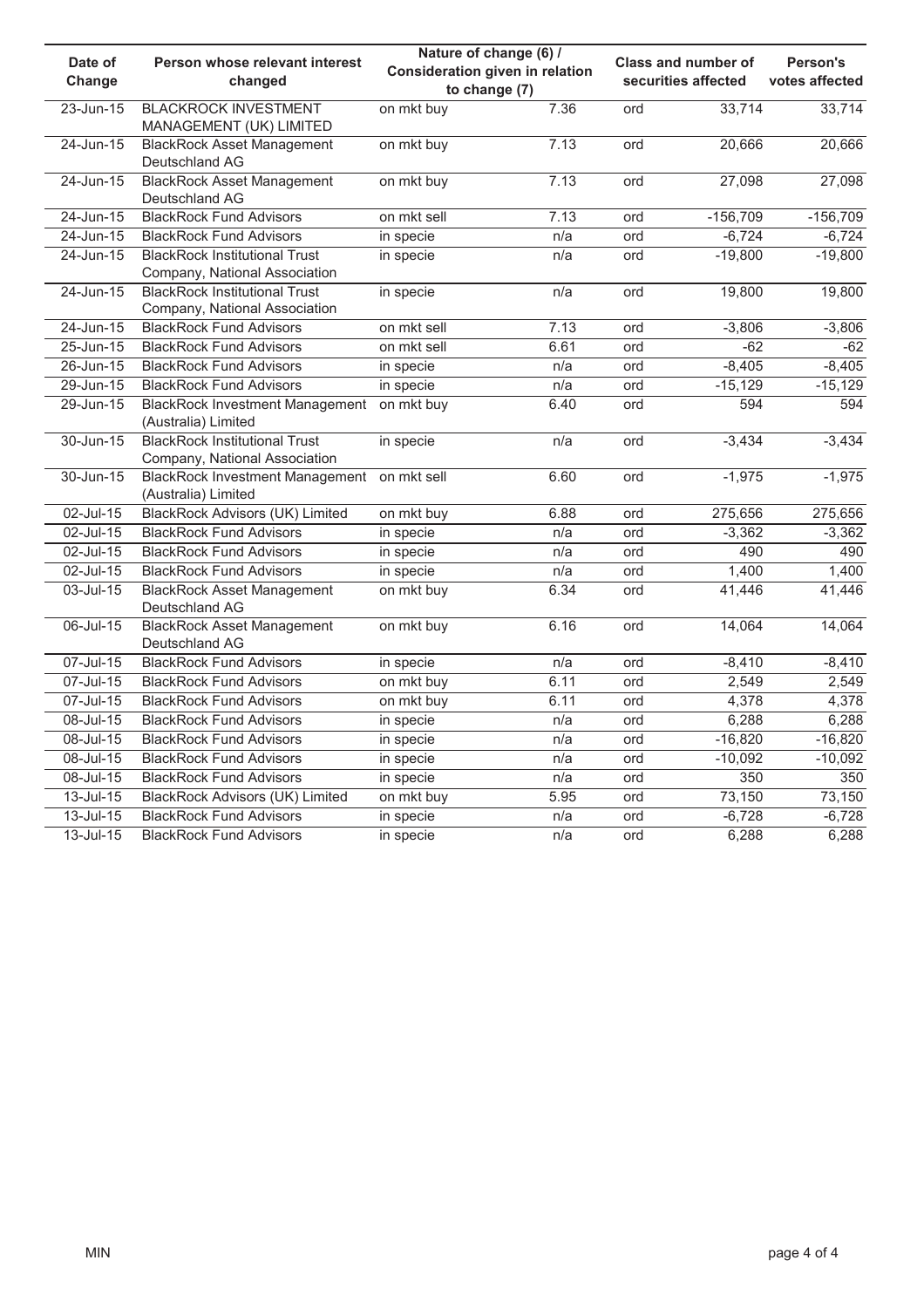|                             | 15-Jul-15   |
|-----------------------------|-------------|
| Kayla McGrory,              | <b>Date</b> |
| <b>Authorised Signatory</b> |             |

## **4. Present relevant interests**

| <b>Holder of Relevant</b><br><b>Interests</b>                                   | <b>Registered Holder of</b><br><b>Securities</b>  | Person entitled to be<br>registered as holder (8) | Nature of Relevant Interest (6)                                                                                                                           |     | Class and number of<br><b>Securities</b> | Person's<br>votes |
|---------------------------------------------------------------------------------|---------------------------------------------------|---------------------------------------------------|-----------------------------------------------------------------------------------------------------------------------------------------------------------|-----|------------------------------------------|-------------------|
| <b>BlackRock Advisors (UK)</b><br>Limited                                       | <b>BNYM-ABN AMRO</b><br><b>MELLON - AMSTERDAM</b> |                                                   | Power to control the exercise of a right to vote attached to<br>securities and/or the power to dispose of securities as<br>investment manager or trustee. | ord | 10,183                                   | 10,183            |
| <b>BlackRock Advisors (UK)</b><br>Limited                                       | <b>SSB-STATE STREET</b><br><b>BANK, GERMANY</b>   |                                                   | Power to control the exercise of a right to vote attached to<br>securities and/or the power to dispose of securities as<br>investment manager or trustee. | ord | 899                                      | 899               |
| BlackRock Advisors (UK)<br>Limited                                              | <b>SSB-STATE STREET</b><br><b>DUBLIN</b>          |                                                   | Power to control the exercise of a right to vote attached to<br>securities and/or the power to dispose of securities as<br>investment manager or trustee. | ord | 5,274,510                                | 5,274,510         |
| <b>BlackRock Asset</b><br>Management Canada<br>Limited                          | <b>SSB-STATE STREET</b><br><b>SACRAMENTO</b>      |                                                   | Power to control the exercise of a right to vote attached to<br>securities and/or the power to dispose of securities as<br>investment manager or trustee. | ord | 48,986                                   | 48,986            |
| <b>BlackRock Asset</b><br>Management Deutschland<br>AG                          | <b>SSB-STATE STREET</b><br><b>BANK, GERMANY</b>   |                                                   | Power to control the exercise of a right to vote attached to<br>securities and/or the power to dispose of securities as<br>investment manager or trustee. | ord | 2,652,929                                | 2,652,929         |
| <b>BlackRock Fund Advisors</b>                                                  | <b>SSB-STATE STREET</b><br><b>BANK, BOSTON</b>    |                                                   | Power to control the exercise of a right to vote attached to<br>securities and/or the power to dispose of securities as<br>investment manager or trustee. | ord | 57,538                                   | 57,538            |
| <b>BlackRock Fund Advisors</b>                                                  | <b>SSB-STATE STREET</b><br><b>SACRAMENTO</b>      |                                                   | Power to control the exercise of a right to vote attached to<br>securities and/or the power to dispose of securities as<br>investment manager or trustee. | ord | 5,348,263                                | 5,348,263         |
| <b>BlackRock Institutional</b><br>Trust Company, National<br>Association        | <b>BNYM-MELLON TRUST -</b><br><b>NEW YORK</b>     |                                                   | Power to control the exercise of a right to vote attached to<br>securities and/or the power to dispose of securities as<br>investment manager or trustee. | ord | 27,908                                   | 27,908            |
| <b>BlackRock Institutional</b><br><b>Trust Company, National</b><br>Association | NT-NORTHERN TRUST<br>CO. - CHICAGO                |                                                   | Power to control the exercise of a right to vote attached to<br>securities and/or the power to dispose of securities as<br>investment manager or trustee. | ord | 2,272                                    | 2,272             |
| <b>BlackRock Institutional</b><br>Trust Company, National<br>Association        | <b>SSB-SSB BOSTON</b><br><b>INSTITUTIONAL</b>     |                                                   | Power to control the exercise of a right to vote attached to<br>securities and/or the power to dispose of securities as<br>investment manager or trustee. | ord | 3,947                                    | 3,947             |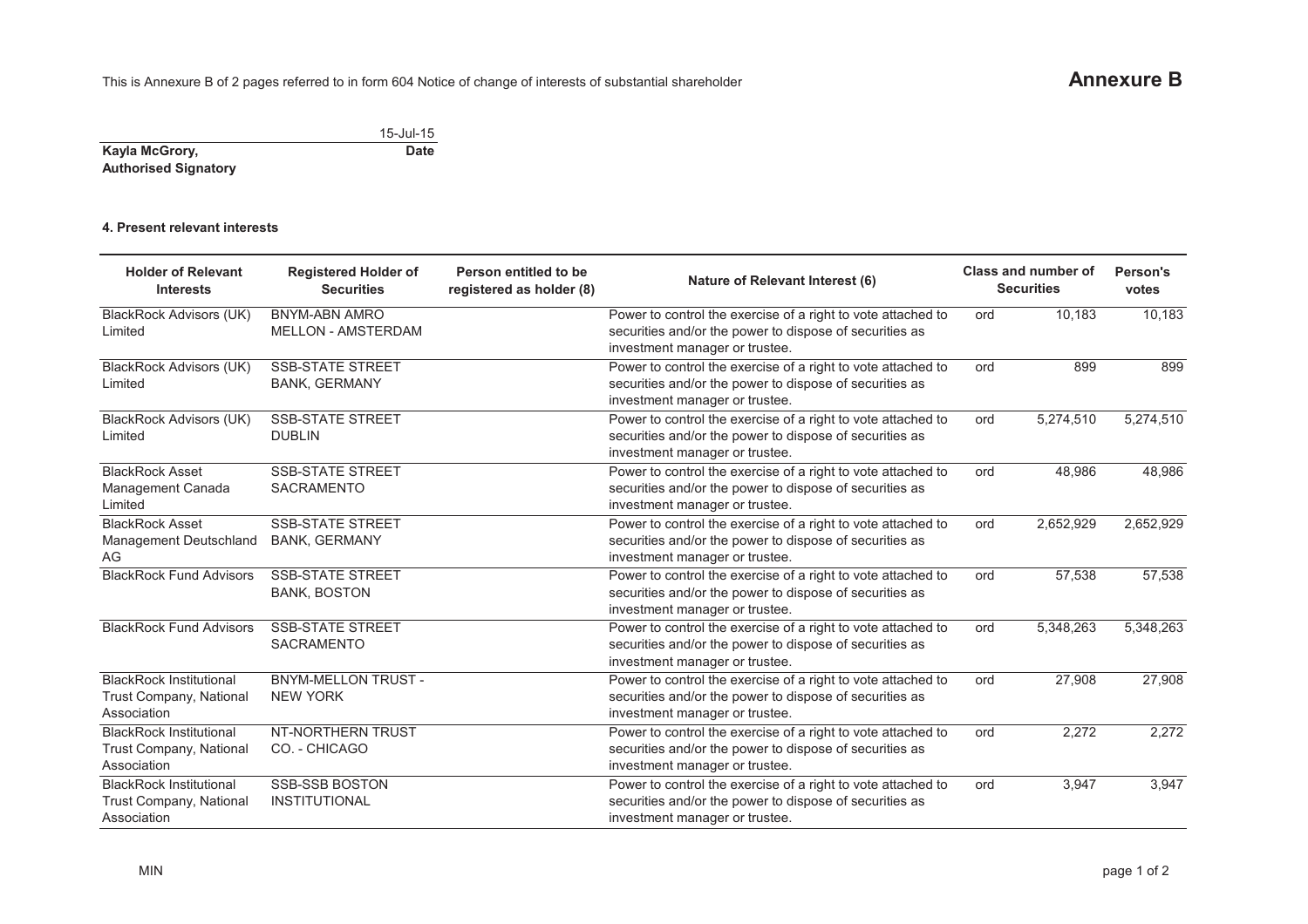| <b>Holder of Relevant</b><br><b>Interests</b>                            | <b>Registered Holder of</b><br><b>Securities</b>                    | Person entitled to be<br>registered as holder (8) | Nature of Relevant Interest (6)                                                                                                                                     | <b>Class and number of</b><br><b>Securities</b> |         | Person's<br>votes |
|--------------------------------------------------------------------------|---------------------------------------------------------------------|---------------------------------------------------|---------------------------------------------------------------------------------------------------------------------------------------------------------------------|-------------------------------------------------|---------|-------------------|
| <b>BlackRock Institutional</b><br>Trust Company, National<br>Association | <b>SSB-SSB NEW YORK</b><br><b>INSTITUTIONAL</b>                     |                                                   | Power to control the exercise of a right to vote attached to<br>securities and/or the power to dispose of securities as<br>investment manager or trustee.           | ord                                             | 81,650  | 81,650            |
| <b>BlackRock Institutional</b><br>Trust Company, National<br>Association | <b>SSB-STATE STREET</b><br><b>BANK, BOSTON</b>                      |                                                   | Power to control the exercise of a right to vote attached to<br>securities and/or the power to dispose of securities as<br>investment manager or trustee.           | ord                                             | 6,868   | 6,868             |
| <b>BlackRock Institutional</b><br>Trust Company, National<br>Association | <b>SSB-STATE STREET</b><br>SACRAMENTO                               |                                                   | Power to control the exercise of a right to vote attached to<br>securities and/or the power to dispose of securities as<br>investment manager or trustee.           | ord                                             | 723,652 | 723,652           |
| <b>BlackRock Investment</b><br>Management (Australia)<br>Limited         | JPM-JPM CHASE -<br><b>SYDNEY</b>                                    |                                                   | Power to control the exercise of a right to vote attached to<br>securities and/or the power to dispose of securities held in<br>its capacity as investment manager. | ord                                             | 45,818  | 45,818            |
| <b>BlackRock Investment</b><br>Management (Australia)<br>Limited         | JPM-JPM CHASE -<br><b>SYDNEY</b>                                    |                                                   | Power to control the exercise of a right to vote attached to<br>securities and/or the power to dispose of securities held in<br>its capacity as responsible entity. | ord                                             | 438,301 | 438,301           |
| <b>BlackRock Investment</b><br>Management (Australia)<br>Limited         | NAB-NATIONAL<br><b>AUSTRALIA BANK</b><br><b>LIMITED - MELBOURNE</b> |                                                   | Power to control the exercise of a right to vote attached to<br>securities and/or the power to dispose of securities held in<br>its capacity as investment manager. | ord                                             | 105,989 | 105,989           |
| <b>BLACKROCK</b><br><b>INVESTMENT</b><br>MANAGEMENT (UK)                 | <b>BNP-BNP PARIS</b>                                                |                                                   | Power to control the exercise of a right to vote attached to<br>securities and/or the power to dispose of securities as<br>investment manager or trustee.           | ord                                             | 8,283   | 8,283             |
| <b>BLACKROCK</b><br><b>INVESTMENT</b><br>MANAGEMENT (UK)<br>LIMITED      | CITI-CITIBANK<br><b>INTERNATIONAL PLC</b><br>(LUXEMBOURG BRANCH     |                                                   | Power to control the exercise of a right to vote attached to<br>securities and/or the power to dispose of securities as<br>investment manager or trustee.           | ord                                             | 6,278   | 6,278             |
| <b>BLACKROCK</b><br><b>INVESTMENT</b><br>MANAGEMENT (UK)<br>LIMITED      | NT-NORTHERN TRUST<br><b>UK</b>                                      |                                                   | Power to control the exercise of a right to vote attached to<br>securities and/or the power to dispose of securities as<br>investment manager or trustee.           | ord                                             | 135,794 | 135,794           |
| <b>BlackRock Investment</b><br>Management, LLC                           | <b>BNYM-THE BANK OF</b><br><b>NEW YORK</b>                          |                                                   | Power to control the exercise of a right to vote attached to<br>securities and/or the power to dispose of securities as<br>investment manager or trustee.           | ord                                             | 14,311  | 14,311            |
| <b>BlackRock Investment</b><br>Management, LLC                           | JPM-JP MORGAN CHASE -<br><b>NEW YORK</b>                            |                                                   | Power to control the exercise of a right to vote attached to<br>securities and/or the power to dispose of securities as<br>investment manager or trustee.           | ord                                             | 9,297   | 9,297             |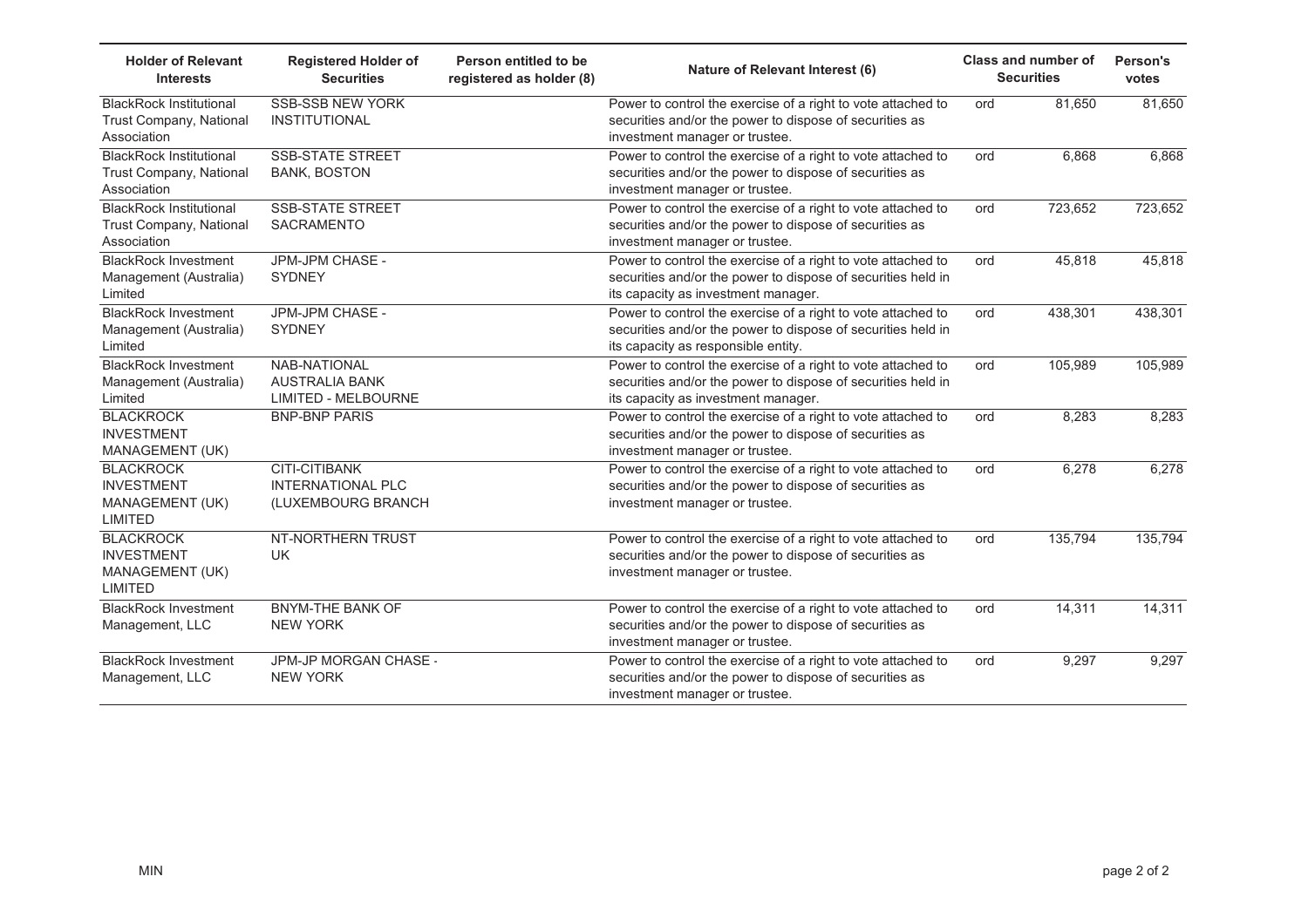### **Annexure C**

This is Annexure C of 1 page referred to in form 604 Notice of change of interests of substantial shareholder

|                             | $15 -$ Jul- $15$ |
|-----------------------------|------------------|
| Kayla McGrory,              | Date             |
| <b>Authorised Signatory</b> |                  |

#### **7. Addresses**

The addresses of persons named in this form are as follows:

| Name                                                            | <b>Address</b>                                                                         |
|-----------------------------------------------------------------|----------------------------------------------------------------------------------------|
| <b>BlackRock Group</b>                                          |                                                                                        |
| BlackRock Inc.                                                  | 55 East 52nd Street<br>New York NY 10055 USA                                           |
| BlackRock Advisors (UK) Ltd.                                    | 12 Throgmorton Avenue.<br>London, EC2N 2DL,<br><b>United Kingdom</b>                   |
| BlackRock Asset Management Canada Limited                       | 161 Bay Street, Suite 2500<br>Toronto, Ontario M5J 2S1<br>Canada                       |
| BlackRock Asset Management Deutschland AG                       | Max-Joseph-Straße 6<br>D-80333 Munich, Germany                                         |
| BlackRock Asset Management North Asia Limited                   | 16/F, Cheung Kong Center<br>No. 2 Queen's Road Central<br>Hong Kong                    |
| <b>BlackRock Fund Advisors</b>                                  | 400 Howard Street<br>San Francisco, CA, 94105<br><b>United States</b>                  |
| BlackRock Institutional Trust Company, National<br>Association  | 1225 17th Street.<br>Suite 300.<br>Denver, CO 80202 (Colorado, USA)                    |
| BlackRock Investment Management (Aust) Ltd (ACN 006<br>165 975) | Level 26, 101 Collins Street<br>Melbourne VIC 3000<br>Australia (Victoria, Australia)  |
| BlackRock Investment Management (UK) Ltd                        | 12 Throamorton Avenue<br>London EC2N 2DL<br>United Kingdom                             |
| BlackRock Investment Management, LLC                            | 1209 Orange Street,<br>Wilmington, New Castle County,<br>Delaware 19801, United States |